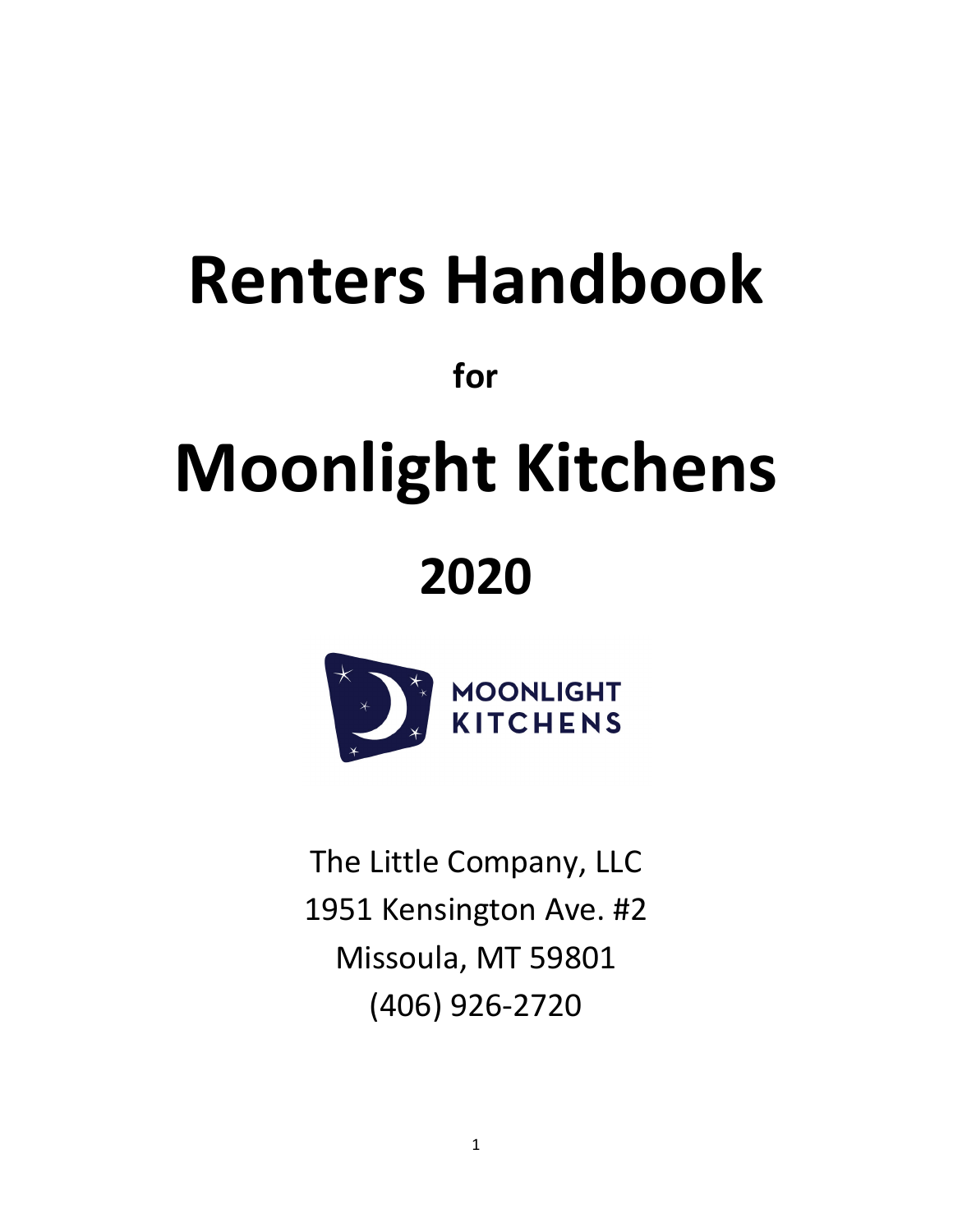Received on by (date) (date) (print client name)

# **Introduction to the Renters Handbook**

Welcome to Moonlight Kitchens (MK). We hope you enjoy working here and creating fabulous and delicious food. The mission of The Little Company, LLC , the legal owner, is to support our neighbors and promote our local farmers through our cooks using a triple bottom line business model. Basically, this means local food to local people while covering costs, treating employees fairly, and conserving limited natural resources. We work to make the space easy and fun to use and to abide by the Missoula County Health Department's (MCHD) Codes.

This handbook is intended to provide Moonlight Kitchens policies and information to our clients. Clients are responsible for understanding all content and are expected to adhere to the rules and policies included here so that this shared-use facility runs smoothly. Clients are also responsible for making sure their staff and associates follow these rules. Some of the information presented here is also included in the Commercial Kitchen Facility Use Contract.

Moonlight Kitchens is a privately owned facility and is NOT a governmental, regulatory agency.

# **Changes to our policies**

TLC (The Little Company, LLC) will release amendments and new versions of this document as the need arises, and will communicate to clients in a timely manner the changes that have been made. At any point in time, the current version of this document will be available at www.moonlightkitchens.com. Our clients should check the website regularly to familiarize themselves with the current policies and information. Also, feel free to ask questions. We want you to succeed.

> **Kitchen Hours: 24/7/365 to current clients Office Hours: 10-4 MWF + by appointment**

> > Revised February 2020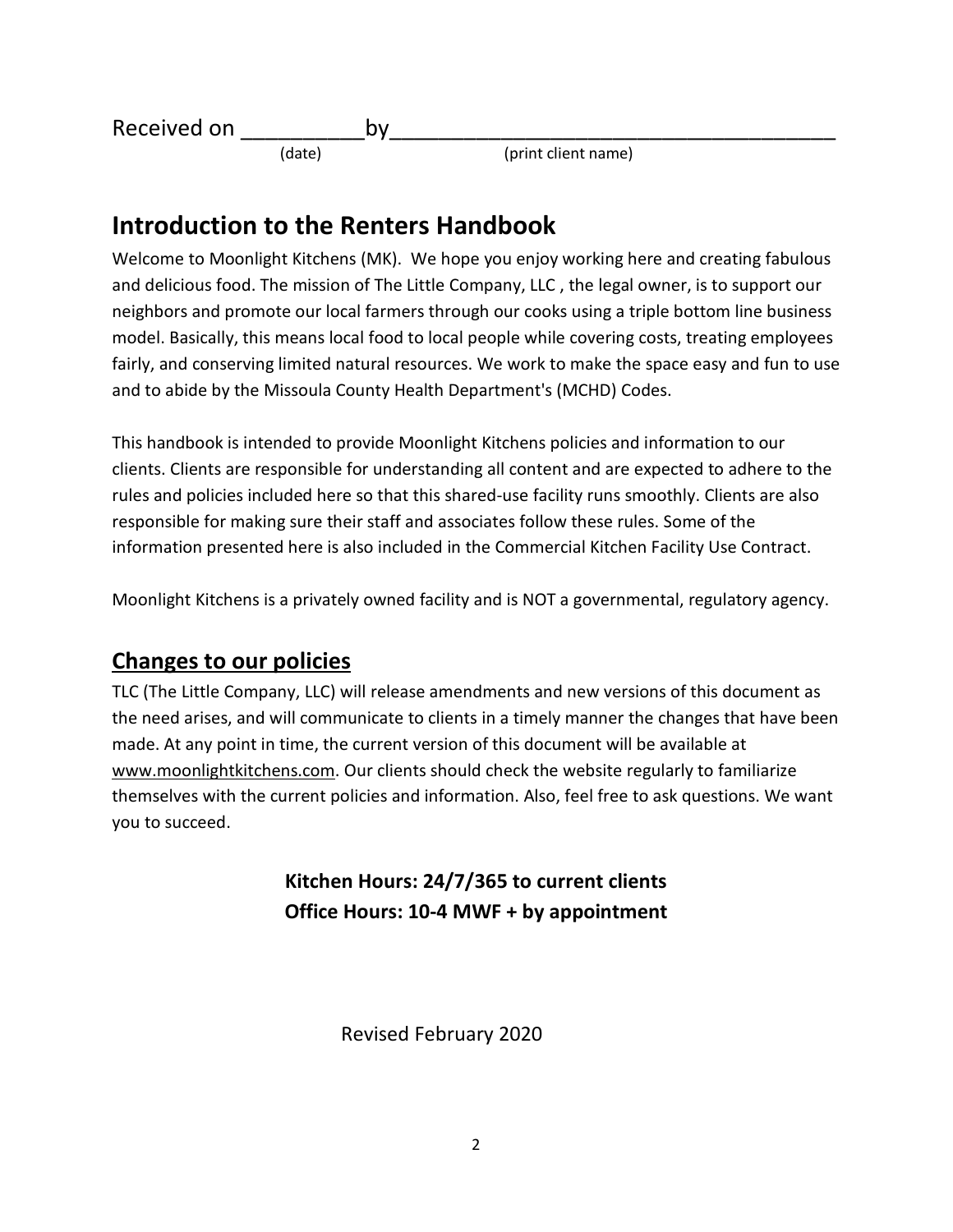# **Table of Contents**

| <b>Getting Started</b> |  |
|------------------------|--|
|                        |  |
|                        |  |
|                        |  |
|                        |  |
|                        |  |
|                        |  |
|                        |  |
|                        |  |
|                        |  |
| <b>Storage</b>         |  |
|                        |  |
|                        |  |
|                        |  |
| <b>Safety</b>          |  |
|                        |  |
|                        |  |
|                        |  |
|                        |  |
|                        |  |
| <b>Services</b>        |  |
|                        |  |
|                        |  |
|                        |  |
| <b>Non-MK Spaces</b>   |  |
|                        |  |
|                        |  |
|                        |  |
| <b>Kitchen Use</b>     |  |
|                        |  |
|                        |  |
|                        |  |
|                        |  |
|                        |  |
|                        |  |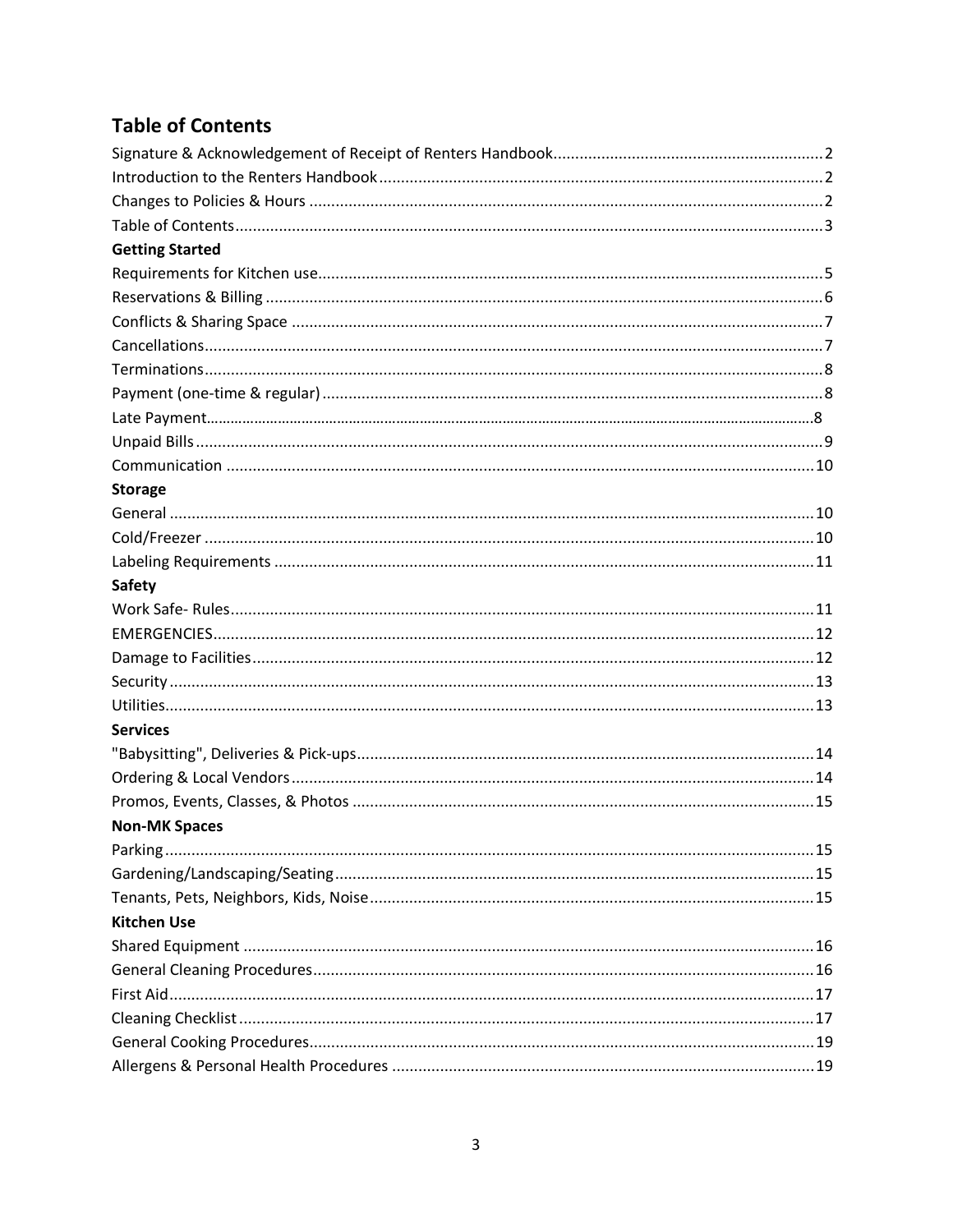**Getting Started:** *We assume you know how to cook & use commercial equipment. However, questions about using specific pieces of equipment and how to clean them are encouraged. Please ask! And remember: Our Number One Rule is "If you don't clean, you don't cook."*

# **Commercial Users**

The first step in creating a food business is to figure out your menu or what your product is and then contacting the Missoula County Health Department (MCHD). There are several different MCHD forms that you may have to fill out depending on what type of food service you plan to provide (caterer, food truck, manufacturer, etc.) and you can check with them about which one(s) you need. They already have copies of Moonlight Kitchens' blueprints on file in case there are any questions about our layout. Find MCHD at: http://www.co.missoula.mt.us/envhealth/

**Moonlight Kitchens is NOT a USDA certified facility (we are registered with the FDA). Check with the Mission Mountain Food Enterprise Center in Ronan, (406) 676-0676 if you wish to process raw meat for sale. They are the closest certified facility to Missoula.**

Most kitchen users who sell their product for wholesale or retail will have to have the Facility, Moonlight Kitchens (MK), inspected by MCHD to make sure it's safe and functional for making their particular products. You must have a contract with MK *before* your inspection.

There are exceptions to the City/County regulations for farmers' market sellers and homebased cooks (ask MCHD about "The Cottage Food Bill") The MCHD may ask for a "Letter of Intent" from MK to indicate that MK could rent to the client. MK will ask you to fill out our online application before we give you that letter to make sure you and your product are a good fit with MK. The inspection will be scheduled between the client and the MCHD - please schedul with us, too. As soon as your inspection is complete and you're approved, you are ready to cook as far *as the MCHD is concerned*. **But**...**please see the list below of what MK requires before you start**.

# **Requirements for Commercial Kitchen Use**

Information and forms MK needs BEFORE reserving kitchen time or other facility time or storage:

- ◯ Completed Client Application
- ⃝ **MT** SERVSAFE Food Handler's Certificate or Temporary Food Service Cert.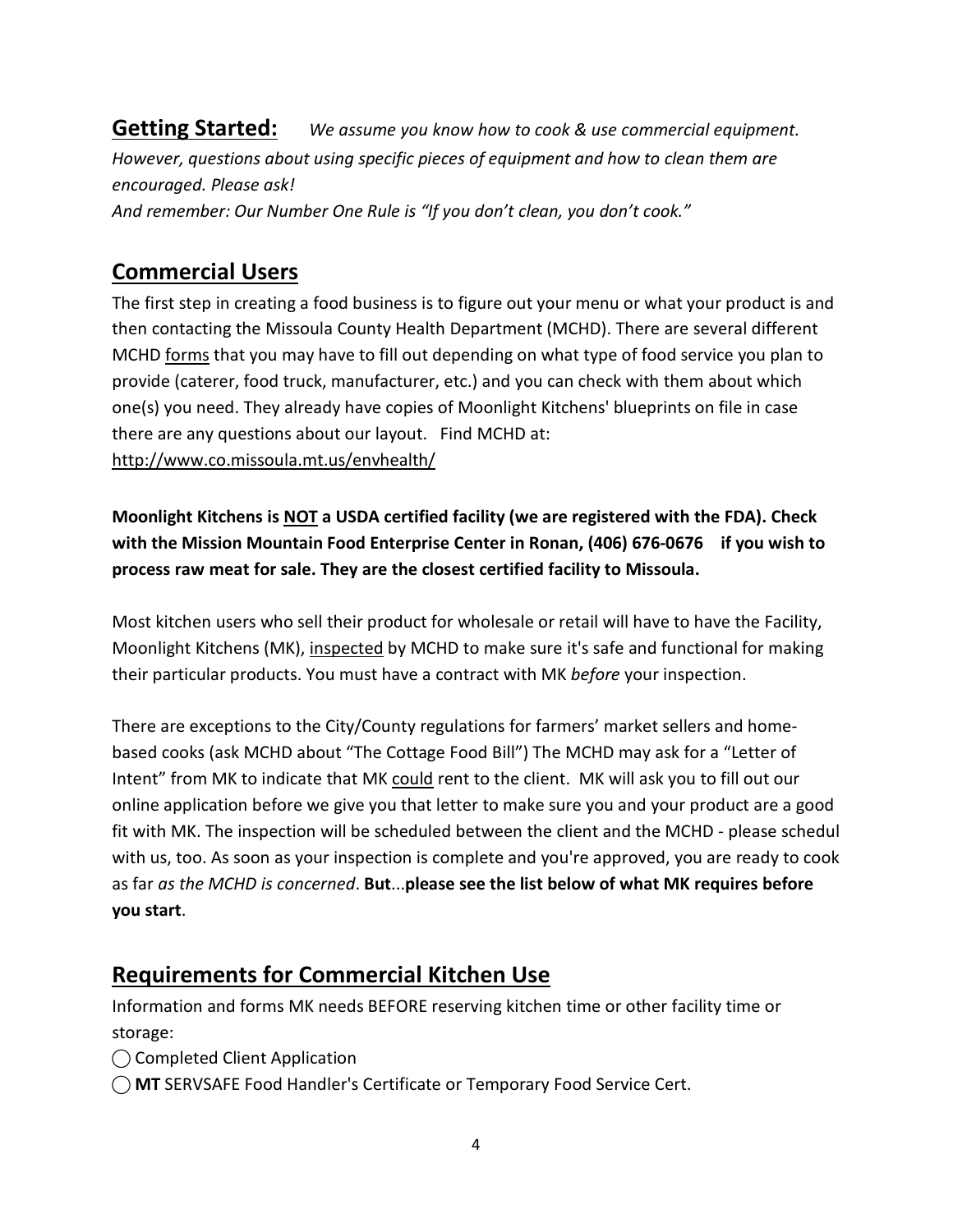$\bigcirc$  Proof of Product Liability & General Liability Insurance for at least \$1,000,000 per occurrence and \$2,000,000 general aggregate with "The Little Company, LLC" and "Anne & Pat Little" named as "Additional Insured". *This must be an endorsement (change to your policy) not just a certificate*.

- $\bigcirc$  Missoula Business License or a reason you don't need this
- $\bigcirc$  Signed Rental Agreement (available for review online)
- $\bigcirc$  Acknowledged receipt of the Renters Handbook (available online)
- ◯ Valid Credit Card and signed C/C Charging Agreement (in contract)
- ⃝ Workers Compensation information (if an employer)
- ⃝ Deposits for Security/Damage/Loss and Key Fob

**After** MK has received all documents, deposits, and information you will need to -

⃝ Sign up with **The Food Corridor** for booking/billing with MK online.

- -Create your account
- -Set up a payment method
- -Let MK know which Billing Plan you want
- -Upload documents
- (See separate information sheet about The Food Corridor.)

#### **Non-commercial Users**

If you are just interested in using our kitchens for a single event (dinner party, team-building event, canning, or something like that) and are not selling a product, please contact us to discuss your options as you may **not** need to be fully permitted. You will **still need liability insurance** – this may be covered by your personal renters or homeowners insurance. We will need the policy number. This Handbook is available for review online. If you'd like a hard copy, we can give you one. In either case please read it. We will ask you to sign off that you have.

We also require a(n): Application Valid credit card & charge authorization form Damage (and key) deposit Rental Contract (available to review online) Good understanding of the kitchen use and cleaning requirements

#### **Please Note:**

Non-profit organizations are considered businesses and come under Commercial Kitchen Use (above) – even for one-time events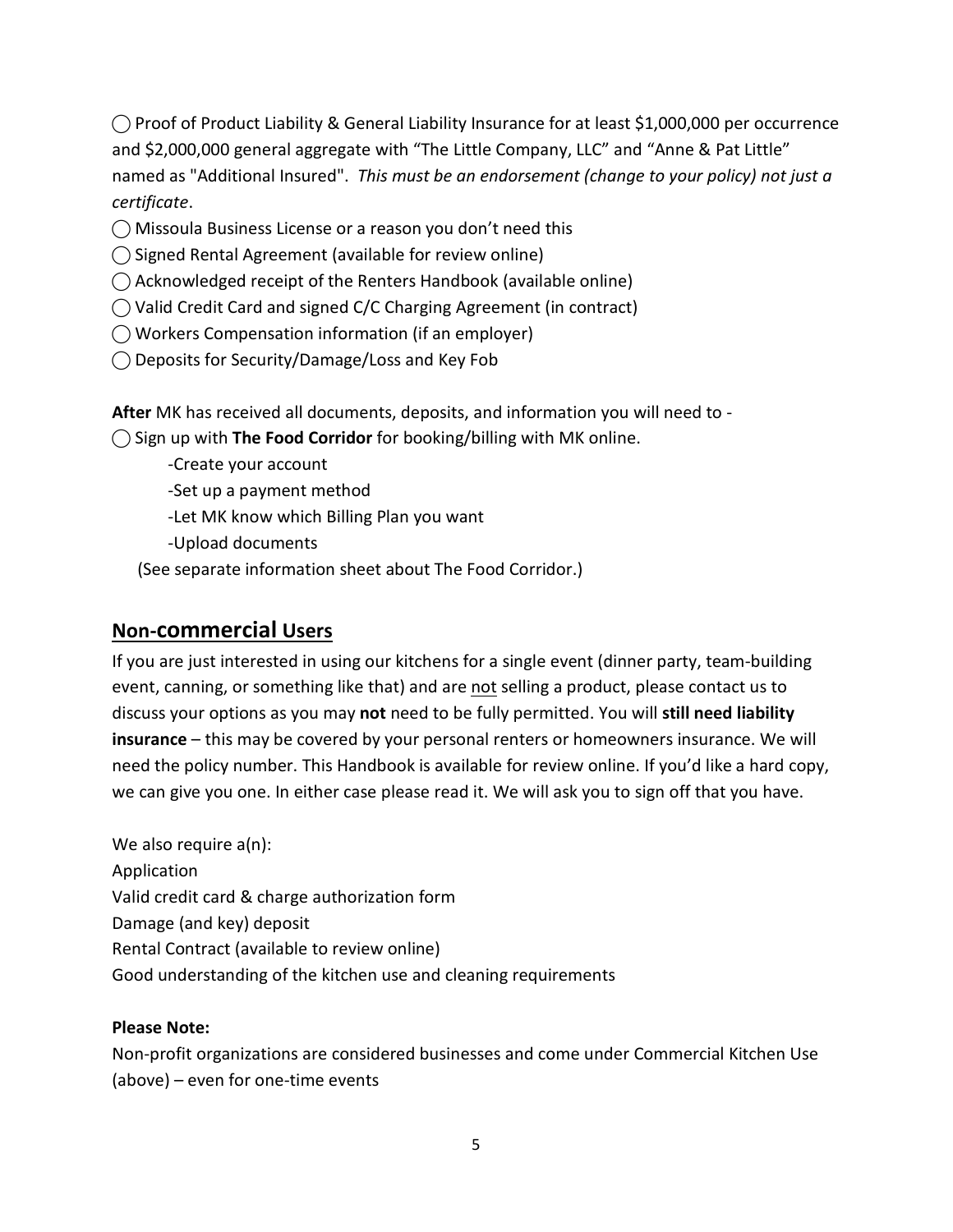## **Reservations & Billing**

**All reservations for commercial use are made online using** *The Food Corridor's* **system. To use Moonlight Kitchens spaces you must sign up with TFC. Please ask for a current information sheet about how to do this.**

Moonlight Kitchens are available 24/7. We require that you make reservations at least 24 hours in advance. Reservations are on a 1<sup>st</sup> come/1<sup>st</sup> served basis. Any reservation made less **than 24 hours** ahead is considered "Spot Use" and is priced at 25% over regular rates. **Any unreserved use will be billed at double the regular rate and can result in the Termination of your Contract**.

You may schedule as many hours as you like but, unless you follow the strict cancellation policy, you *will be charged* for all of the hours you book. Work time is scheduled in **full** hours (one hour minimum) for the work spaces – K#1, K#2, Work Room, & SES. There is a **½ hour minimum** for the use of the Dish Pit.

If you schedule 3 hours or more for one shift in the Kitchens you get 1/2 hour **FREE** in the Dish Pit at the END of your shift. This is not available for Work Room or with Rookie Rates. If you exceed your booked hours you will be charged for the hours you booked plus the extra hours you used (with a 25% surcharge) even if you shared a space. There is a limit of how many people can work in each space at one time (see Fee Schedule) – please check. **If you don't make arrangements and you don't use all your reserved time YOU WILL BE BILLED FOR IT!**

Some kitchen equipment requires a reservation and a few items have a small charge per hour attached to them to cover maintenance. Please reserve equipment when booking time on the TFC site. This is to make sure there are not time conflicts with high demand equipment.

Because there are five areas that get scheduled for use it is necessary to consider your time requirements realistically to avoid time/use conflict with other clients. If you are a "Rookie" (new to the food business AND haven't used MK before) consider scheduling *up to double* the time you think you'll need the first few times or until you have your systems figured out. Please check TFC calendars often to make sure you know what's happening. Reservations are approved after the requirements listed above have been met.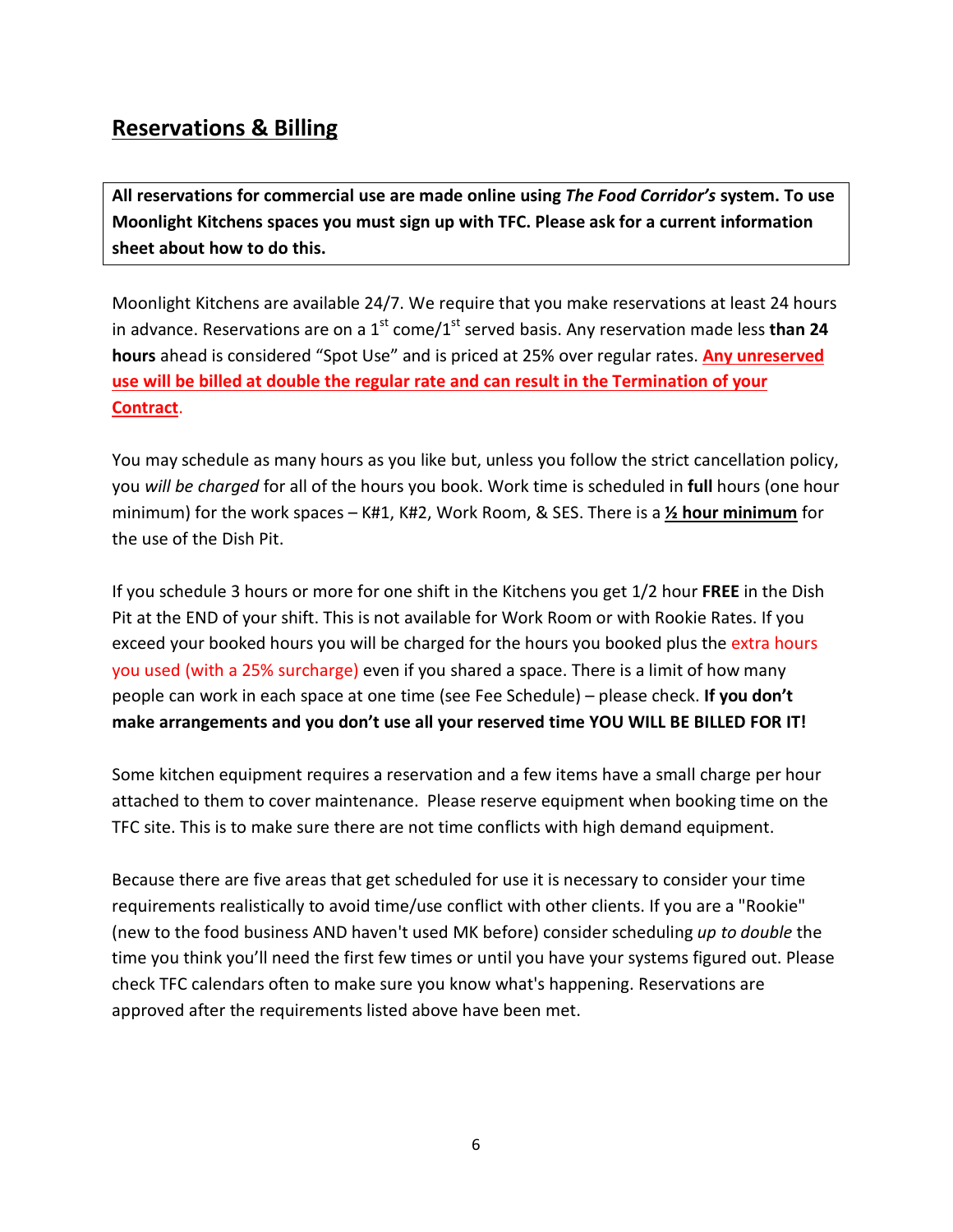# **Conflicts & Sharing Space**

We do our best to avoid time scheduling conflicts. If conflicts of work space time do happen we ask our clients to work together with each other and with MK staff to find a reasonable solution. You are expected to be done, cleaned up, and out of the space within your scheduled time.

If you need extra time beyond your reserved time you will be charged for it (plus 25%) – even if you share space. If another client has reserved the space and they agree to share time, work with them to be sure all work can be done. Clean up as much as possible of the space you have been using as possible to make room for those you're sharing time with. If you used the Dish Pit make sure it's clean.

The Dish Pit is a shared-use space **at all times**, UNLESS you have booked it for a specific time OR you've contracted for more than 3 hours in K#1 or#2 and have a FREE ½ hour at the **end** of your shift. Please wash your dishes promptly and store or remove them to avoid impacting other clients. If you have dishes that need to drip dry please find unused shelf space for that and plan to return later to store them.

Deliveries come through the back door in the Work Room. Try to schedule deliveries away from times the WR will be in use. Please be careful and considerate of clients working there if you have deliveries arrive during a work shift. Please see "Deliveries" below.

# **Cancellations**

Once time has been reserved

- 1) we make sure the space is clean and ready for use,
- 2) we make sure the equipment you reserved is available, &
- 3) it becomes unavailable to other clients.

Because of this, MK maintains a strict cancellation policy to ensure the work space does not go unused and to cover management costs. We encourage our clients to carefully consider how much time is needed and to use any overbooked time for preparation, organization, experimentation, etc. Unused hours cannot be carried forward. Kitchen reservations cannot be transferred or otherwise exchanged.

# **Cancellations & Changes & Billing:**

1. You may cancel or change your reserved time no later than 48 hours ahead of your shift start for a full refund (or no charge).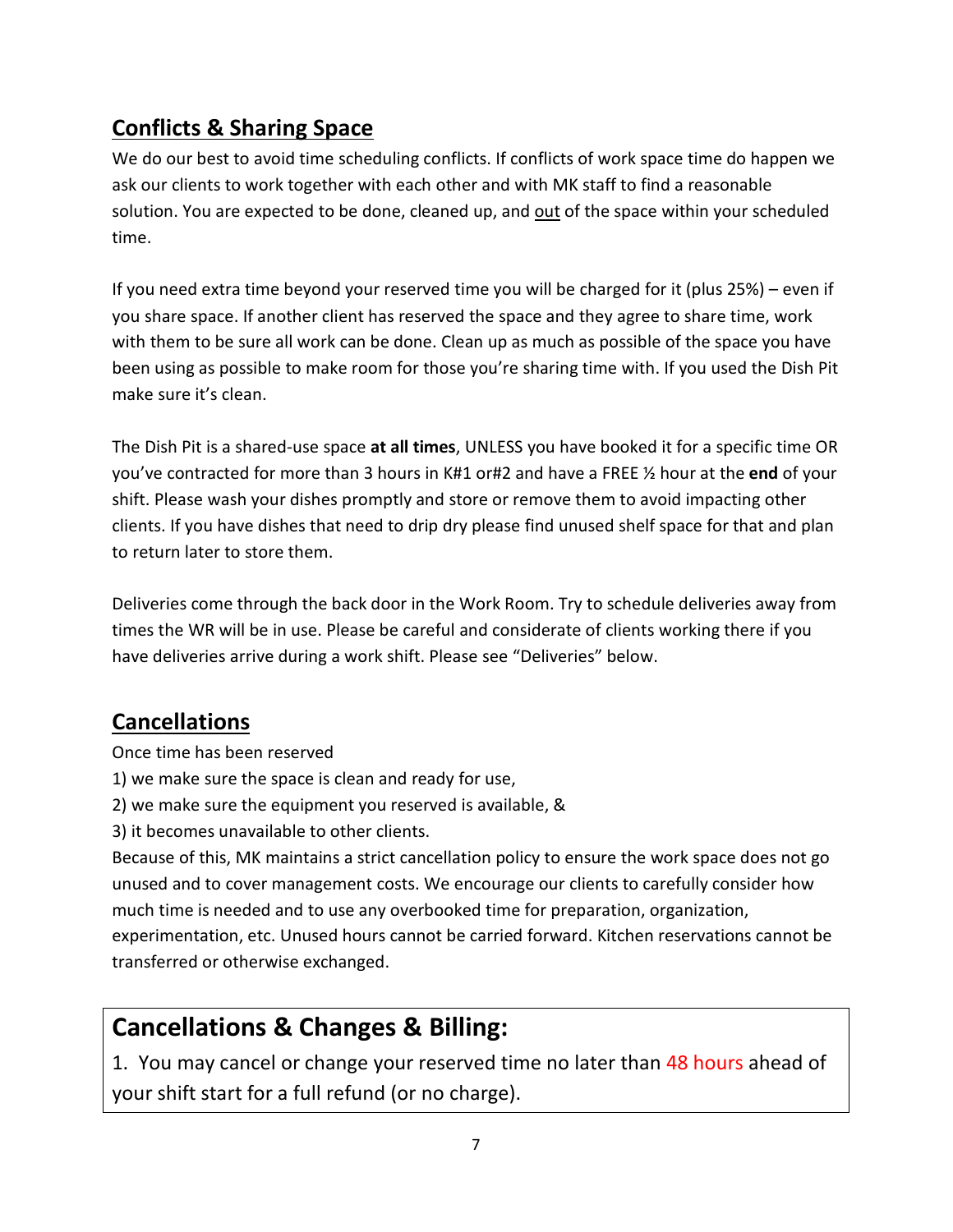Cancellations & Changes & Billing (cont.)

2. Within 24-48 hours ahead of your shift, you will be billed for 50% of your cancelled booked hours.

3. For any cancellation made less than 24 hours ahead of your contracted time you will be **charged full price**.

# **Termination**

The MK Rental Contract may be terminated by mutual agreement of both parties at any time. The Contract may also be involuntarily terminated by TLC, LLC unilaterally for:

- blatant disregard for the health, safety, or property of MK staff or clients
- theft (time, materials, or property)
- non-payment of fees
- failing to clean a rented space adequately
- failure to work cooperatively with other clients
- consistent failure to follow the terms of the rental contract or this handbook

#### **Payment**

**>One time** use charges, Security/Damage Deposit (S/DD), and a Key Deposit (if needed) are payable *in advance* directly to Moonlight Kitchens (not through TFC). Your deposits will be refunded within 10 days of your departure from MK if all contractual obligations have been met. You will have filled out a **credit card authorization form** as part of your contract. We will charge this card for any extra charges or fees not covered by your S/DD if no other arrangements are made.

>**Payments for regularly scheduled** commercial kitchen use and storage must be made through TFC. Invoices are sent out (email) on the 3<sup>rd</sup> of the month. Your bill will include hours of use, storage fees for the coming month, late fees, damage repair costs, lost/stolen items replacement, cancellation fees, cleaning fees, and extra time. Please notify us of any discrepancies immediately. TFC will make payment using your agreed payment method on the 5<sup>th</sup>. Please see the current information sheet with information about TFC.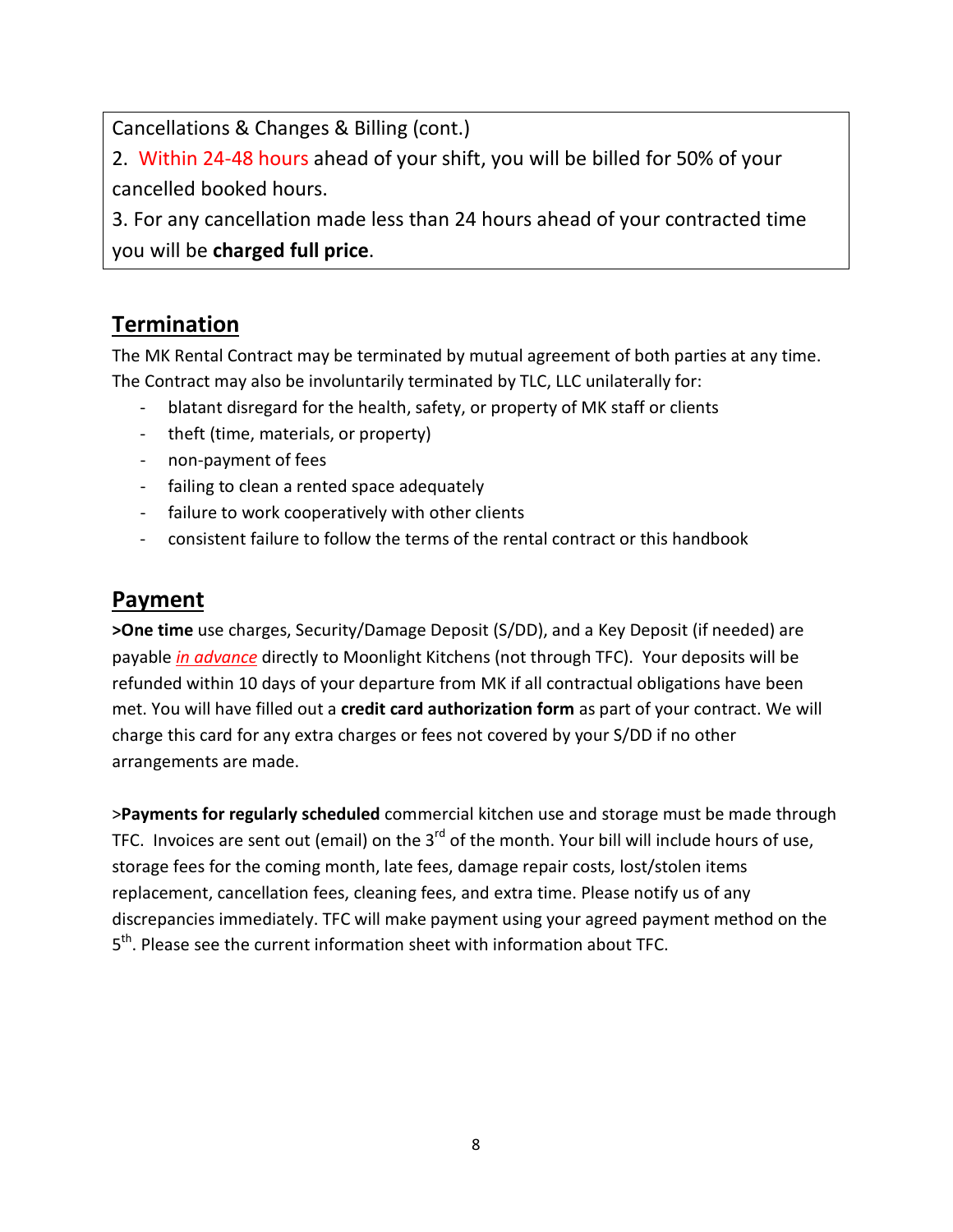## **Late Payment**

If the credit card you have given us or TFC doesn't work, after 3 tries by TFC (once per week) your billed charges, plus a late fee of \$35, will be deducted from your S/DD. Funds from your S/DD used to pay an outstanding bill will not be refunded. You will be required to "top up" your S/DD before continuing to work at MK. If your S/DD is insufficient to cover billed charges, we may take legal action to recover those outstanding costs – see below.

## **Unpaid Bills**

If a bill remains outstanding for more than 30 days *your key fob will be disabled*. If we are unable to reach you after 30 days we will:

1. Charge your credit card for any current outstanding billed charges regardless of payment arrangements made previously.

2. Dispose of or donate any stored ingredients, product, supplies, tools, and/or equipment and charge you a \$50 disposal and cleaning fee.

3. Deduct any charges related to clearing out your abandoned property or repairing damage (including *extra* cleaning charges) from you Damage Deposit, issue a check for the residual amount (if any) and send it to the last known physical address we have for you. If that correspondence is returned we will consider the funds abandoned and retain those. NOTE: Unless your key fob is returned in working order you will NOT be refunded your key deposit. It will be disabled.

4. If the amount owing exceeds the Damage Deposit amount and goes unpaid legal action will be taken to recover those costs.

#### **Communication**

Please contact MK during onsite business hours – 10-4 MWF or via phone/text 8am-6pm M-F. You can check what hours you have scheduled on TFC's website. We will let clients know about changes in the office schedule or billing dates as far in advance as possible.

Receipts, general notices, small personal items, and notes will get put in your **labeled white drawer** next to the office door – please check it at least monthly. We post information about food, regulation changes, farming, bulk buying, food events, catalogs, classes, etc. on the bulletin board near the delivery door.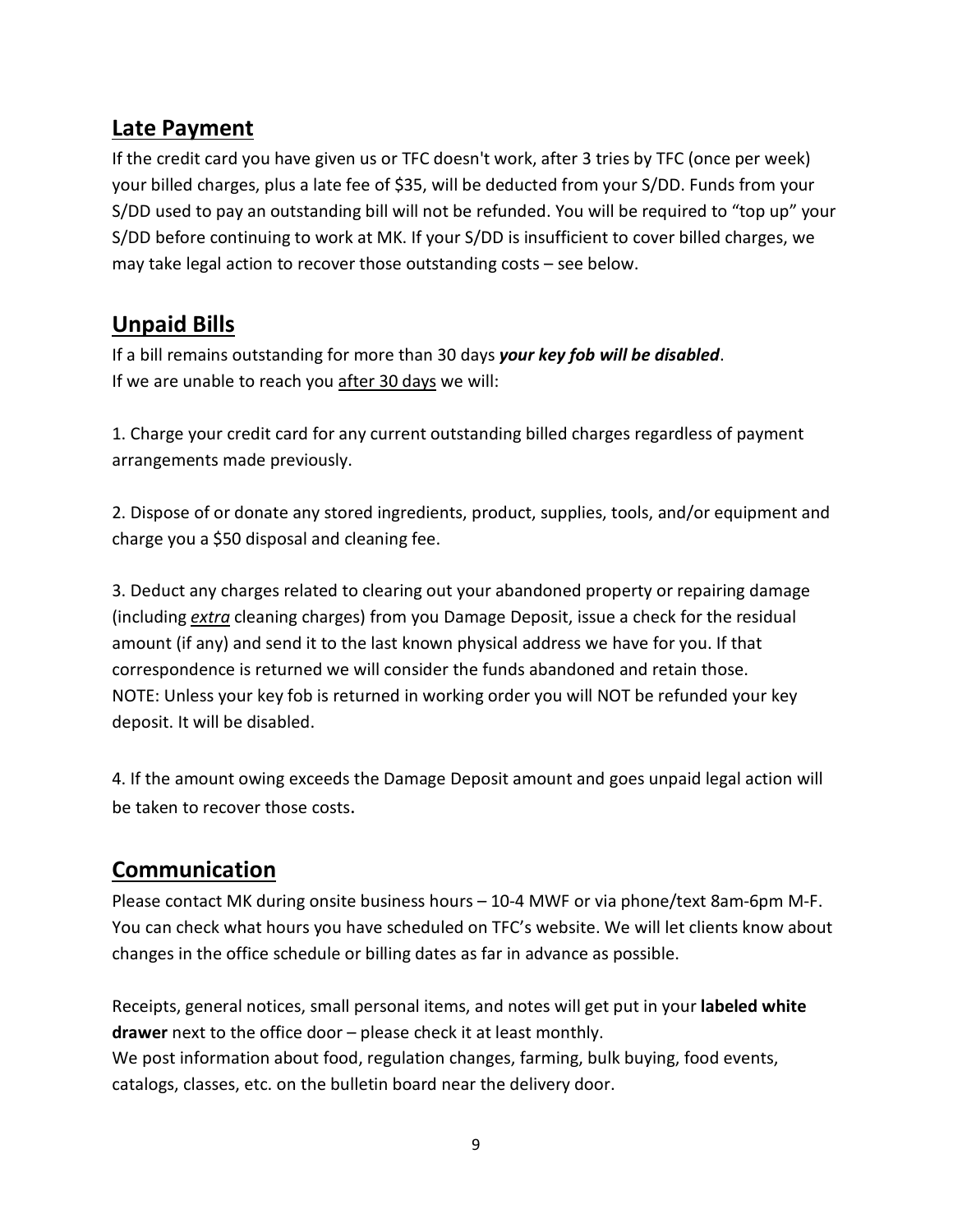# **Storage**

# **General**

Moonlight Kitchens has several types of storage available: Freezer space (approx. 24"x 24"x18") – lockable - 20 sections each Refrigerator space (approx. 24"x24"x18") – lockable - 10 sections each Plastic bin storage (approx. 16"x16"x26") – lockable – with your locks - 12 each Open shelving space (14" or 18" x 48") – not lockable – 50 lineal feet Security cage lockers (approx. 23"x24"x19") – lockable – 6 each – MK locks Walk-in cooler (18" depth by lineal foot) – not lockable Work-time Lockers – gym-style – 6 each – FREE during shift – not lockable

All storage is available on a first come first reserved basis. However, we limit the total space any one business can rent and we leave one shelf in the K#1 refrigerator, one walk-in and one freezer shelf "open" for cooks to use during their shift. If you only need fridge or freezer space for overnight, check with staff to make separate arrangements. All other storage is contracted for on a **monthly** basis. If a shelf or storage unit is empty DO NOT assume it's available. Ask before stashing things as we reserve the right to move or dispose of miscellaneous food and equipment that's incorrectly stored.

- MK is not responsible for client's equipment, food, clothing, personal items, etc. left in the Facility.
- Do not store any food or food container directly on the floor.
- Do not store anything on the speed racks, unless you have made special arrangements with MK staff.
- Do not store anything in MK equipment (such as bowls, sheet pans, pots).
- None of MK's equipment leaves the building *except the roller cart.*

# **Cold Storage - Refrigerator & Freezer Space**

Your refrigerator or freezer space must be kept clean and organized at all times. Remove your products on a regular basis and wash and sanitize your shelves and surrounding surfaces. Cleaning equipment and products are available for this process. Store food in the fridge or freezer *as per the chart on the doors* = fruit/veg on top shelf down to ground poultry on the bottom.

Check the temperature in the fridges and freezer regularly. Let MK staff know immediately if there is a problem. (Problem =  $>40^{\circ}$ F in coolers  $\> 0^{\circ}$ F in freezers) MK has no liability for food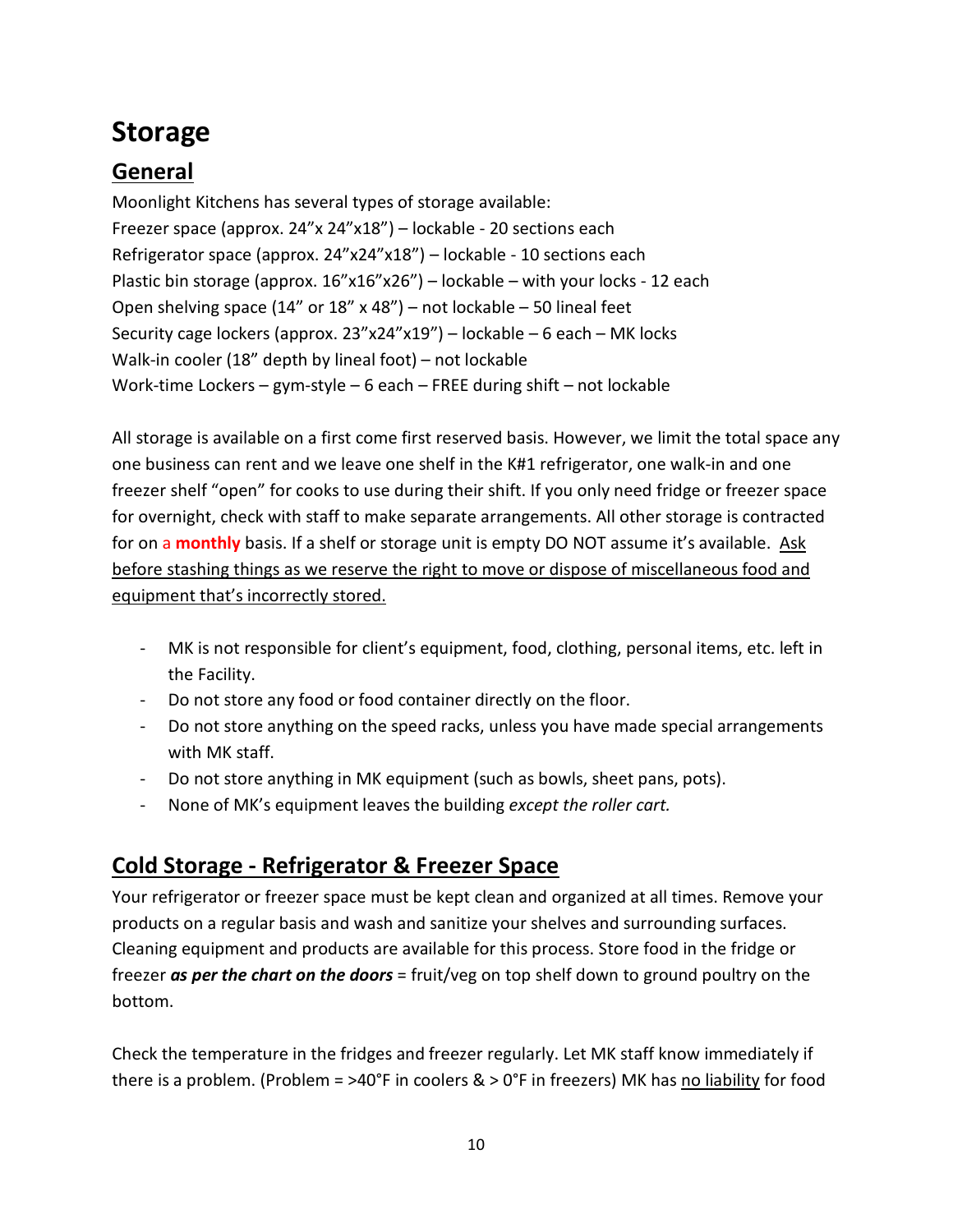spoiled due to tampering or failure of electricity, equipment or machinery (see your contract) so we want to stay on top of things. DO NOT store food directly on the floor! **MAKE SURE THE FRIDGE & FREEZER DOORS CLOSE COMPLETELY!**

# **Cold Labeling & Packaging**

All food stored in the refrigerators or freezers must be properly stored, labeled and packaged as per the MCHD code and include:

- 1. Common name of the food
- 2. Your name
- 3. Date food was stored

Any food that, in the opinion of Moonlight Kitchens staff, is not properly labeled or that poses a health risk will be discarded. All food must be stored in such a way as to prevent strong odors from infusing into other client's food.

**All food MUST be completely covered and sealed.**

## **Other Labeling**

Clearly label food that is not in its original container. According to the MCHD all products packaged for sale must have a complete list of ingredients. Check with MCHD or the Dept. of Ag for specific information regarding labeling of your product. MK does not provide labeling tools or commercial labeling assistance at this time.

# **Safety (NOTE: MK does not provide knives)**

# **Work Safe - Rules**

No eating in the kitchens.

Wear appropriate clothing – closed toe shoes, aprons, hair restraints, etc.

Use heavy equipment and sharp objects at your own risk.

If you don't know how to use a piece of equipment **ask** staff – don't guess.

Use caution when using the ovens & handling hot pans –use oven gloves and mitts.

Do not reach across an open flame.

No running or rough-housing in the kitchens

Keep your workspace and the floor around it clear of clutter, debris, and liquids that someone could trip or slip on.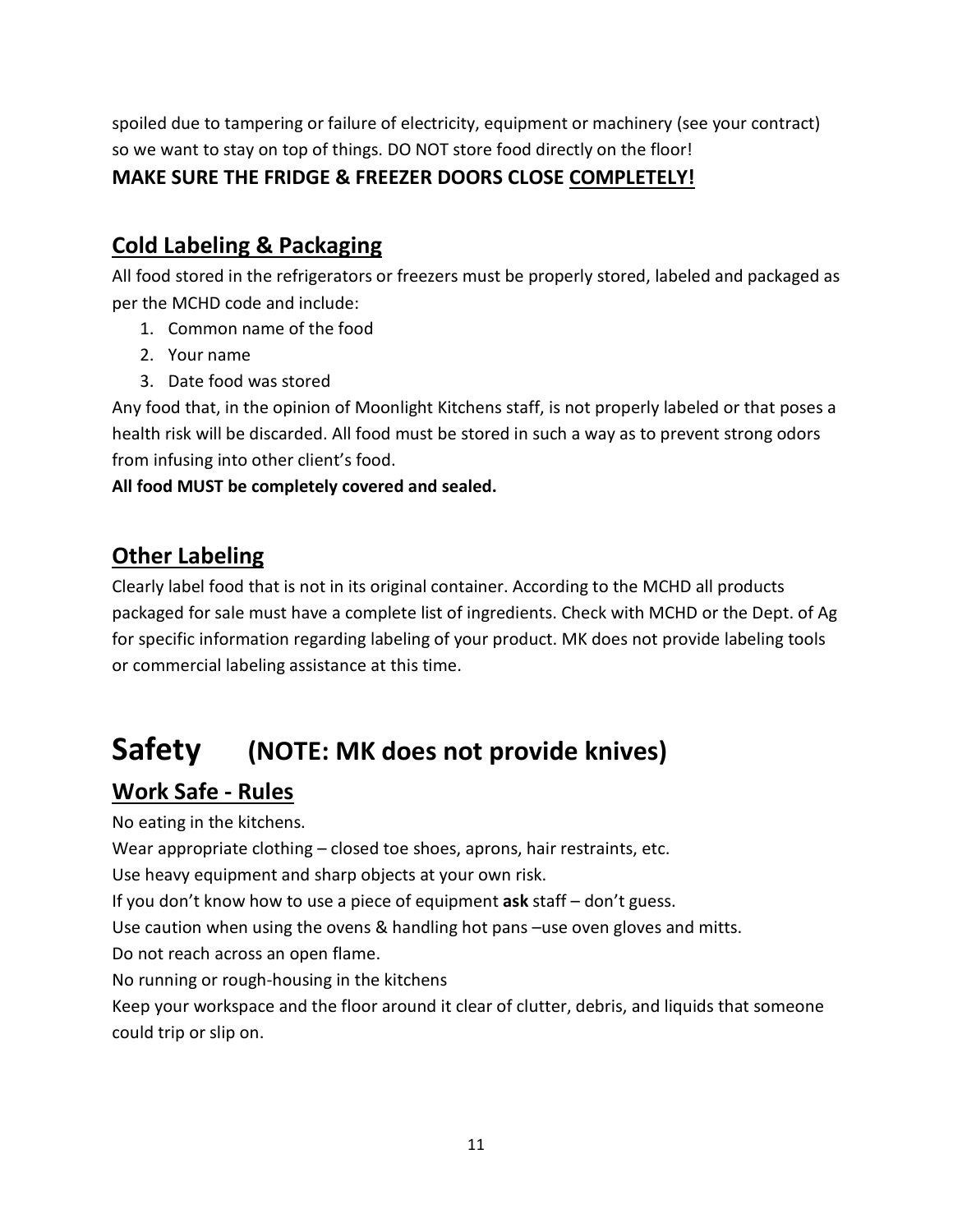MK provides space for storing personal property like clothing, meals, and bags in the gym lockers in the Work Room. Drinks, in a non-breakable container (with a lid) may be stored on a shelf below your work surface during your shift. No ceramic, glass, or breakable containers may be used for food production.

**Make sure the doors close behind you. There is an "Unsecured Building Fee" of \$50 for the 1st violation. Make sure all windows are closed and locked. Failure to close & lock doors and**  windows when you leave the 2<sup>nd</sup> time carries a \$250 fee. Your contract may be terminated **and you will be assessed any loss or damage costs associated with a consequent break-in.**

# **Emergencies**

**If there is a fire – use the extinguisher and call 911! If there is a serious accident call 911** immediately and notify Moonlight Kitchens management as soon as reasonably possible.

The **FIRST AID KIT** is on the bottom of the security locker in the middle of the Work Room. Please use whatever you need in an emergency and plan to replace it at a later date. There is also a box of band-aids above the paper towel dispenser above the back hand sink.

# **Charges for Damage to Facilities**

- If you use the fire extinguisher on a fire you start, you will be charged for having it refilled and for any resulting clean-up.
- If you set off the hood system you will be responsible for the entire cost of clean-up of the affected area and recharging of the system.
- If you flood the space you will be charged for entire cost of clean-up.
- Used grease or oil should never go down the drains or toilet. Do not dump grease or meat directly into the Dumpster! It should be put in a sealable container (when cool), then in a plastic bag and disposed of in the Dumpster. The charge to trade out a dumpster full of grease & oil is \$75, which you will be billed for. Make sure your container seals!
- Do not put anything down the bathroom toilets or sink that was used in your food production.
- Do not put feminine products down the toilet.
- If you or your staff/partners damage a piece of equipment, let MK staff know as soon as reasonably possible. MK is not responsible for loss or damage to your product caused by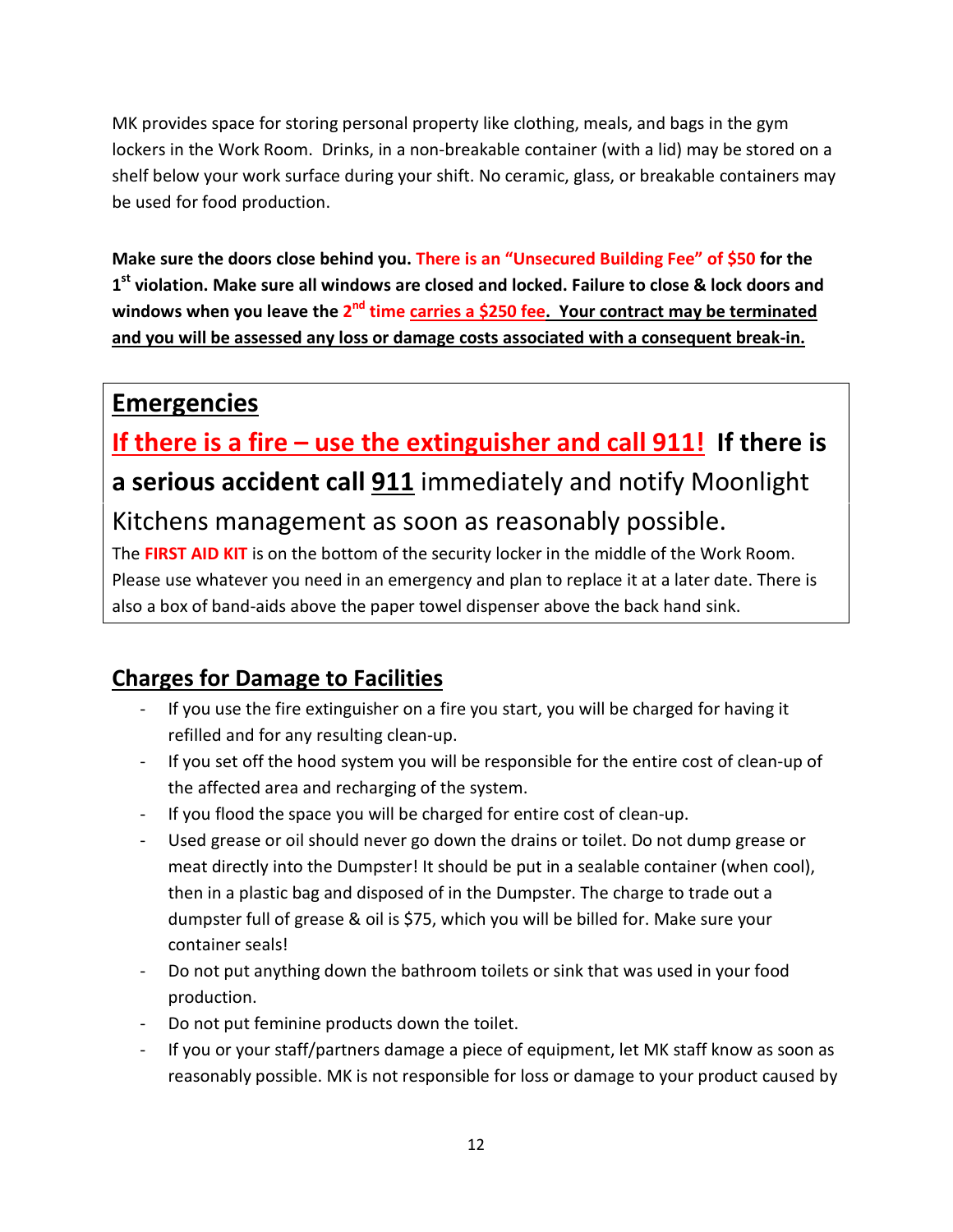failure of any MK equipment or machinery – see your contract. You are responsible for damage costs.

- MK is not responsible for the failure of public utilities (gas & electricity).

**Repair of damages** will be made by the management or its agent and charged to the client on their rent bill. Do not attempt to "fix" equipment yourself.

#### **Security**

Moonlight Kitchens is available 24/7 but staff is not. There are systems in place to help make MK a safe place to work.

- You and your staff must sign in/out EVERY time you enter or leave the Facility even if you are just there for a few minutes. Remember your PIN.
- Motion-detector cameras inside and outside at both doors
- Key fobs that can be disabled by management as needed
- Extensive outdoor lighting
- Mini-blinds on all windows to provide privacy and safety
- Screens on all windows to prevent pests from entering
- Online shift calendars available to clients only

These systems are monitored by MK staff. Do not try to override any of these systems. The front door is **NOT** to be used for loading and unloading. Bulky items and misdirected, loaded carts can damage the door and frame. The front door is for MK guests ONLY. Use only the back Delivery Door for loading and entering and leaving the building. DO NOT block that door open for more than 15 minutes – especially in winter.

#### **Utilities**

**Compost** – Food scraps in green tub in cleaning area. Pick up weekly on Thur.

**Event Space** – Clients may use the Event Space (SES) for short (<1 hour) Cook/Client meetings when the space is available (not rented). It may also be used for breaks but it must be left clean & straightened after use; especially the floor.

**Gas & Electricity** – Running your own high-load equipment may trip a breaker.

Check with staff before running extra loads or if you have other concerns.

**Garbage** – Dumpster is out near the alley in the enclosure. Access information is posted next to back door. Keep lids & doors closed. Pick-up is Tuesday morning.

**Hoods/AC** – Your hood may come on without your doing anything. The two hoods are connected by a single control system and your hood may come on due to the hood in the other kitchen being activated. This is normal so do not try to prevent this from happening. If you want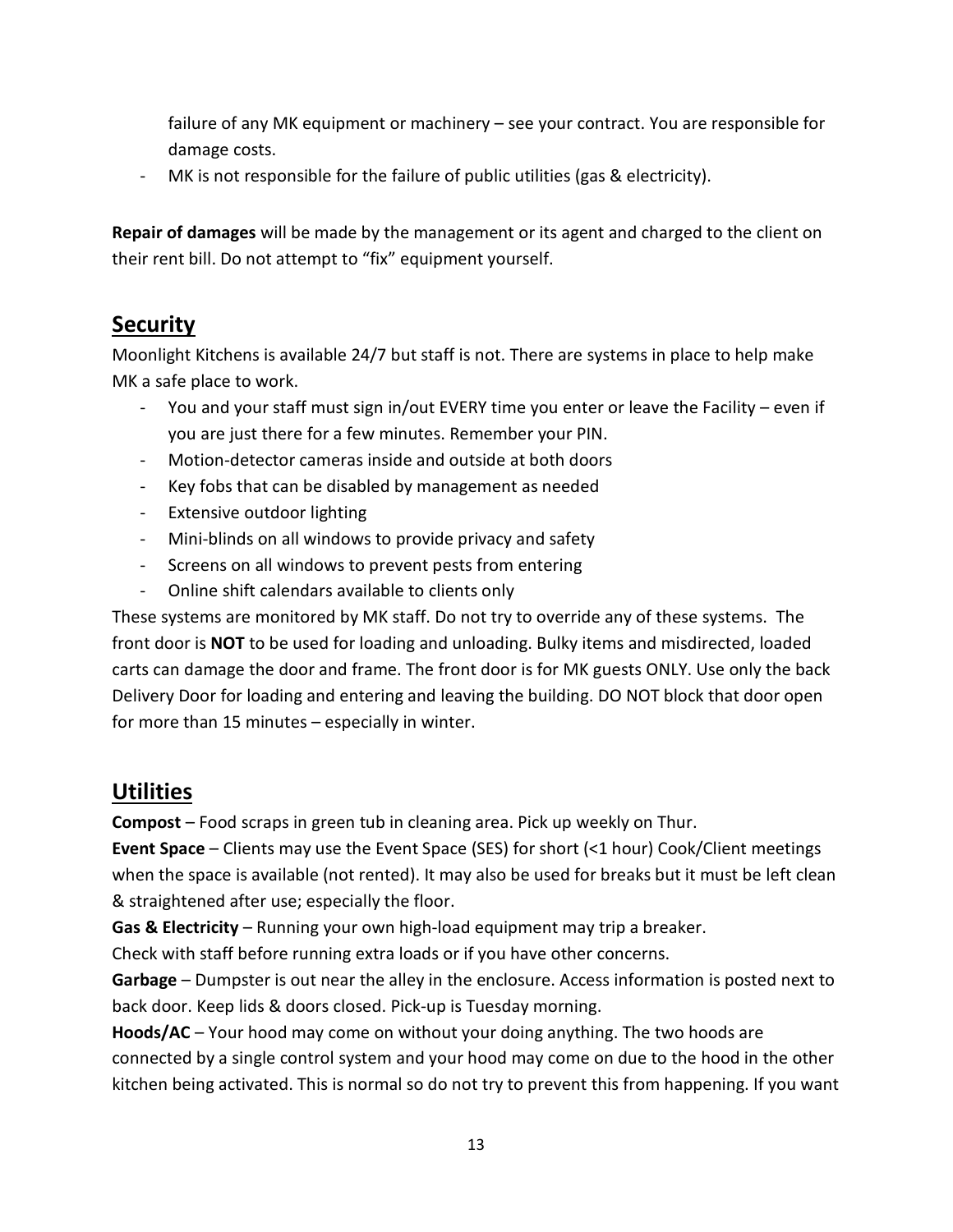more information about the system and your cooking process please check with the MK staff. See directions posted in K #2.

**Mail** – the address at MK is 1951 Kensington Ave. #2, Missoula, MT 59801. We will accept regular letters and packages for our clients. See the "Deliveries" section about arranging other deliveries.

**Office** – MK does not provide office space. TLC's office is locked when not staff is present. **Phone** – MK does NOT provide phone service. There is free WIFI (password: moonlight) & there is a phone in the office for MK staff during onsite hours. You will need a cell phone or there is a tablet on the front counter to sign in/out.

**Recycle** – Please rinse cans & crush then put in the Dumpster behind the walk-in outside. *Paper & Cardboard* **– please flatten** and put in recycle bin. We do not offer glass recycling. Pick-up is every other Thurs. See Recycling Information near the back door.

**Water** – regular potable city water. Water heater is set to 140oF (hot!).

# **Services:**

# **"Babysitting", Deliveries, & Pick-ups**

If you have a product that needs a "babysitter" (timing, placement, storage, etc.) we will consider doing this on a case-by-case basis. Please arrange this ahead of time (1-2 days) and not last minute.

All Deliveries and Pick-ups must be through the *back* Delivery Door. Let your vendors and drivers know to go around the back. We do not charge for monitoring this activity during regular onsite business hours. We will not come early or wait late for orders. Please be quiet between 10pm & 6am – there are bedrooms above the Delivery Door. We will accept deliveries for you if:

- 1. You notify us ahead of time (24+ hours)
- 2. Delivery or pick-up is unobtrusive to other kitchen users
- 3. It doesn't require more than 15 minutes
- 4. Payment arrangements have been dealt with in advance

You may back up to the Delivery Door for loading and unloading your own gear and materials as needed. Please make it less than 15 minutes. Park in a way that does not block the alley or the tenants' parking spots.

# **Ordering from Local Vendors**

Our clients are encouraged to establish their own accounts with vendors and have orders delivered directly to MK to reduce transportation costs. MK is interested in assisting with bulk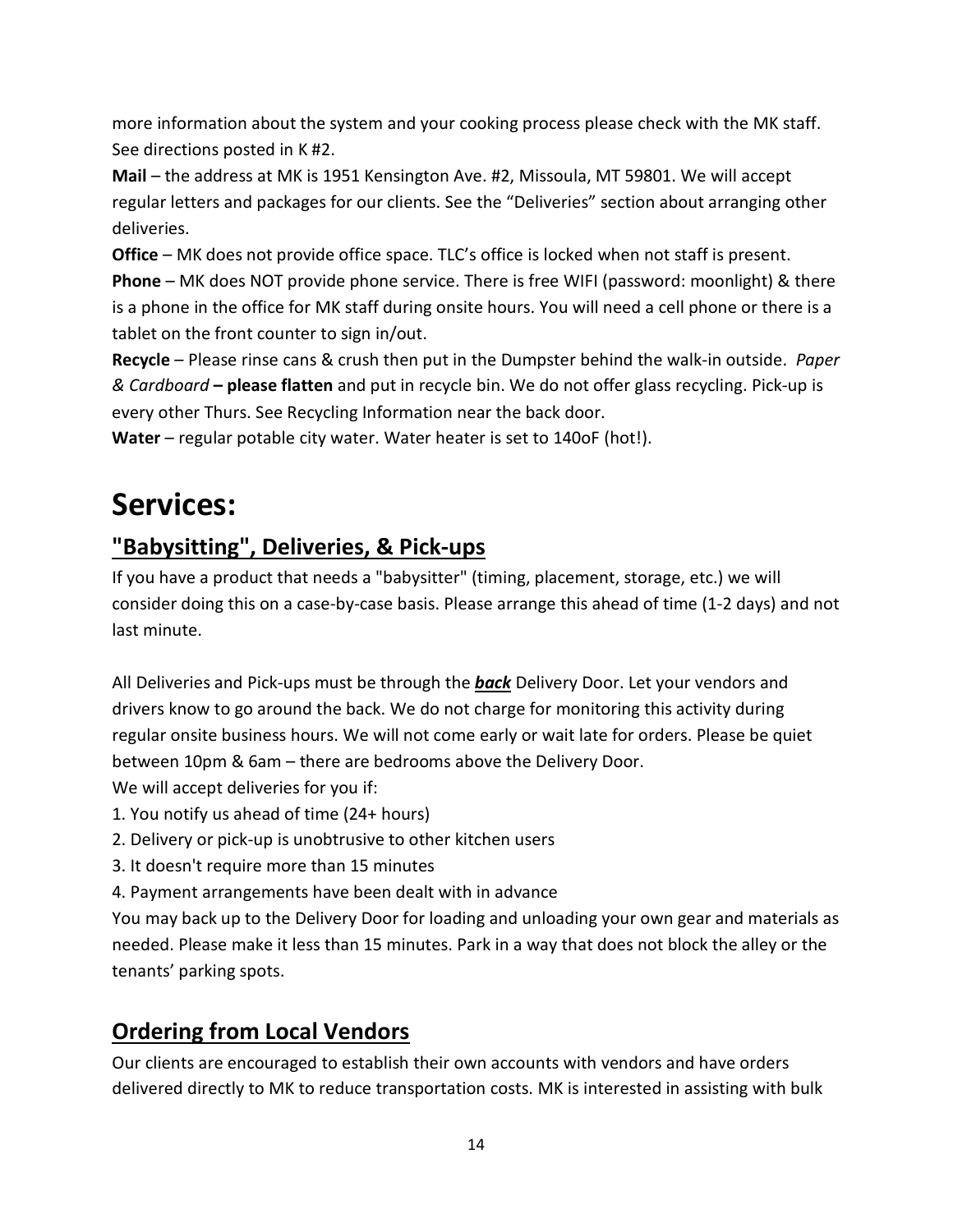orders for local produce that allows several clients to pool their orders for better quality and lower price. Use your own company name to place an individual order with a vendor – **not** Moonlight's.

# **Promo, Events, Classes, & Photos**

In an effort to help promote local food to local people MK will occasionally sponsor events that feature our clients. These include pop-up food sampling, classes, dinners, and holiday celebrations. Let the MK staff know if this is something you'd be interested in participating in. Promotions may include photos of our clients, staff, and guests. We have Photo Consent/Release forms to sign for these occasions. If you do NOT wish to be photographed please let us know.

# **Non-MK Spaces**

# **Parking**

Load and unload through the Delivery Door within 15 minutes and, if both "open" spaces are full, move your vehicle ASAP to Kensington to allow other clients space. The two spaces with "Reserved for 3 or 4" signs must be kept open for the upstairs tenants. There is an 8-bike longterm bike parking enclosure you may use for your bikes. The yellow bike rack is for everyone's use. MK is not responsible for any damage, theft, tickets, or towing charges. U-Lock your bike!

On Kensington - **do not block the mail boxes!** Leave a full car length either side (total of 30') or we won't get mail and they leave us "notes".

# **Garden/Landscaping/Seating**

The landscaped areas and gardens are maintained by The Little Company and the tenants of the building. Although many of the plants are edible please do not "glean". If there is produce available for general kitchen use a notice will be posted near the Delivery door. Outdoor chairs and tables are available for your use.

#### **Tenants, Pets, Neighbors, Kids, Noise**

There are 2 occupied apartments above the kitchens. Be considerate of the folks who live here and our neighbors. Do not block the mailboxes, driveways, or other vehicles. No animals are allowed in the building at any time except Service Animals. No kids under 16 are allowed in the work spaces without **direct** (one-on-one) adult supervision.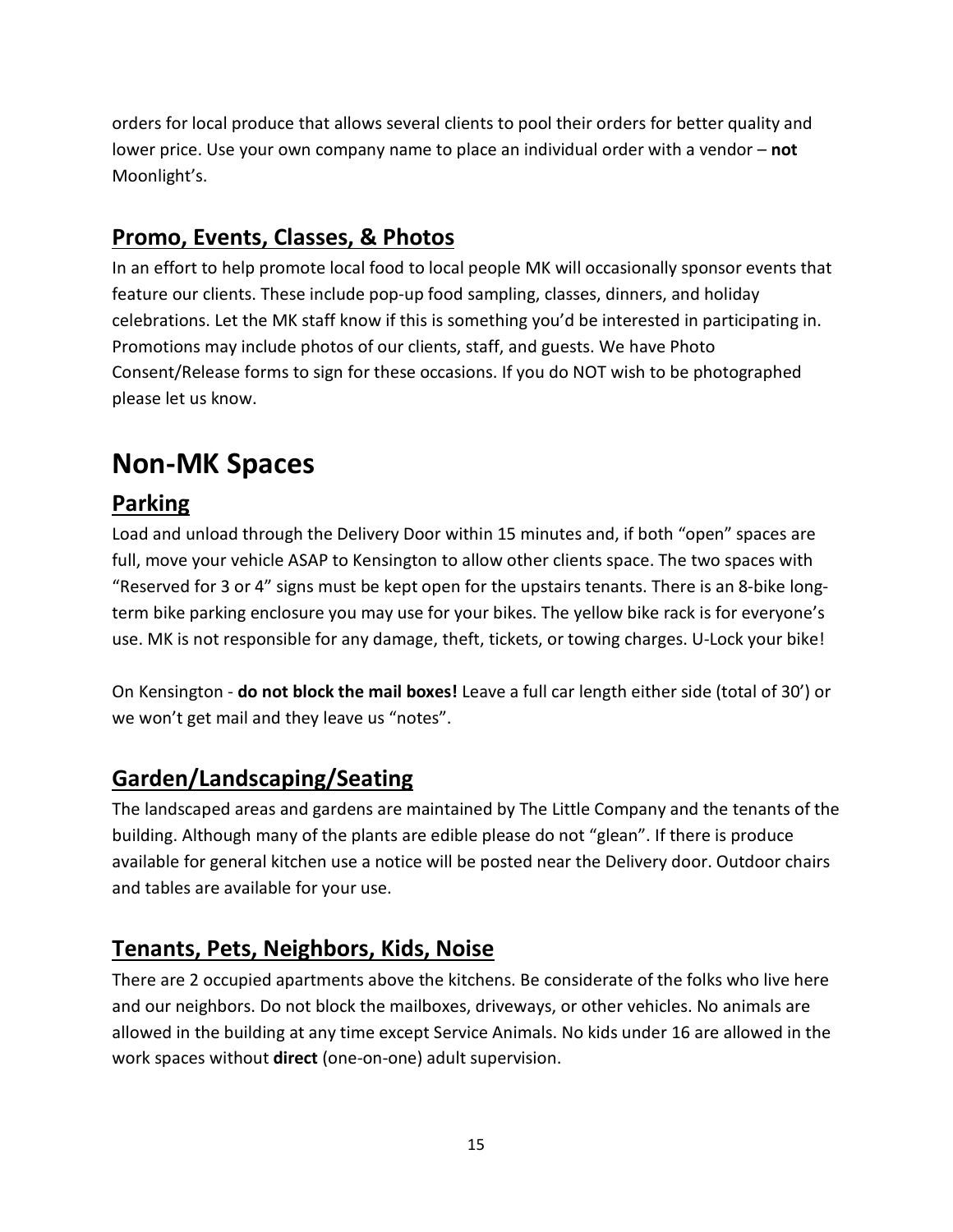**Quiet hours:** Noise levels must be kept moderate at all times. Keep outside conversations quiet – there are bedrooms directly above the Delivery Door. Keep music levels low between 10pm and 6am or use head-phones. Your music must not be audible to other clients or the tenants.

# **Kitchen Use**

# **Shared Equipment**

MK makes every attempt to not overlap the needs for particular equipment by multiple clients but we need to know ahead of time what your requirements are. Because we are a shared-use space make sure you have reserved equipment with TFC beforehand so equipment can be moved from one area to another. Only countertop equipment and tables with wheels can be moved.

#### **General Cleaning Procedures**

Clients using MK facilities are expected to follow all the proper MCHD sanitation requirements as well as keep the kitchen in a clean and professional state. Clients are expected to properly clean and sanitize after their shift, and have the kitchen ready to use by the next client. The kitchens may be busy at times and it is important that the kitchens remain professional and clean for other cooks or visitors, whether it's the MCHD, other (potential) clients, customers, service people, etc.

We recommend making your **sanitizer** and wiping down your work surfaces **BEFORE** starting work. See the directions above the 3-bin sinks. We do not guarantee any surface or equipment is sanitary.

-------------------------------------------------------------------------------------------------------------

# **CLEANING REQUIREMENTS**

INTRO: Moonlight Kitchens (MK) provides only the basic cleaning supplies. If you know your product is especially messy, plan ahead to bring what you need to protect surfaces and/or clean properly. If you don't clean, you don't cook.

#### **Here's what MK has:**

A limited inventory of bowls, pans, measuring devices, utensils, etc. Barkeepers Friend (non-abrasive cleanser) Paper towels and soap at each hand sink (for hands - NOT for cleaning) Liquid floor cleaner concentrate – check directions on box about use Quaternary ammonia tablets (sanitizer) & test strips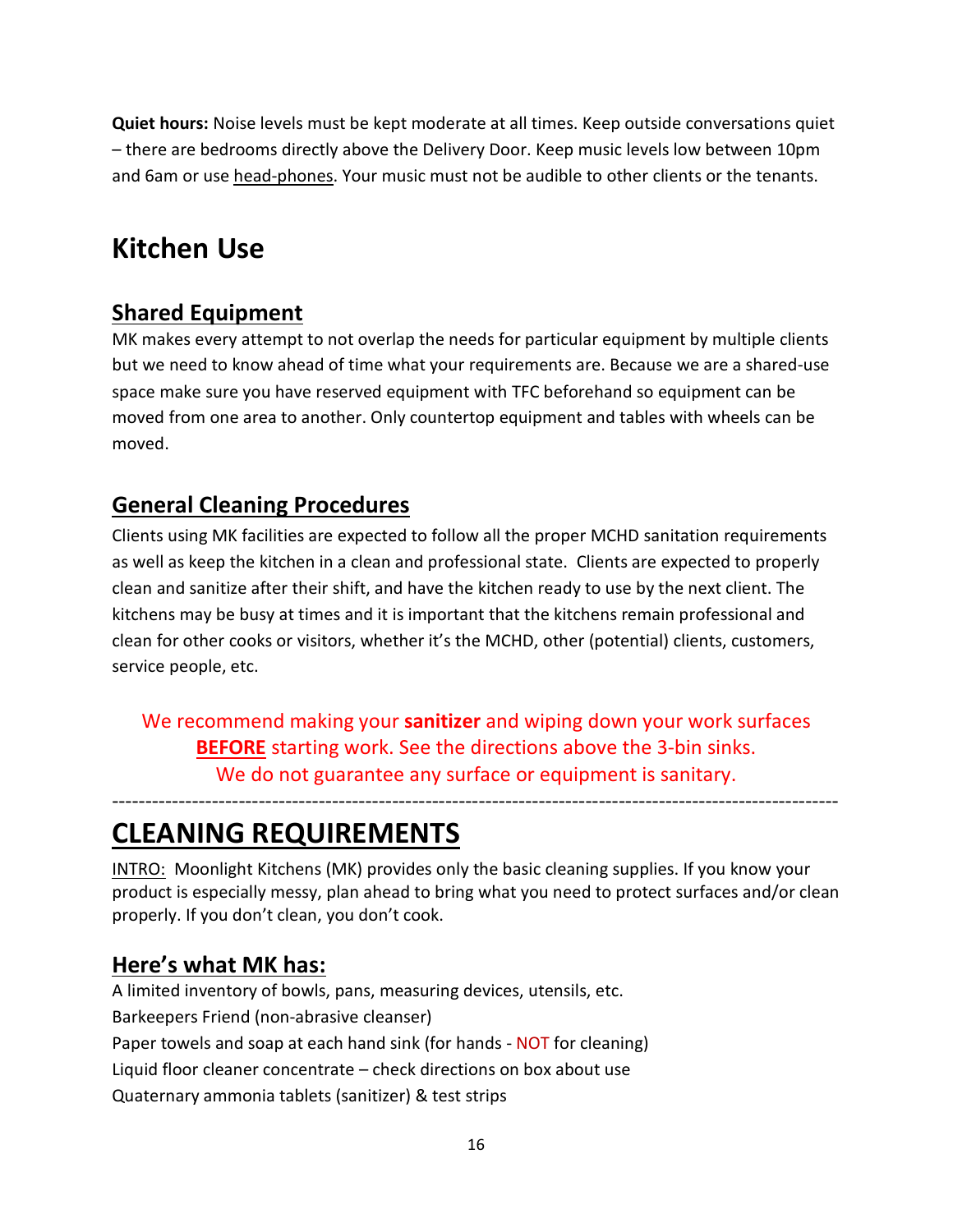Brooms/dustpan Garbage can liners Mop bucket and mop Dish liquid

Plastic buckets Spray bottle for quaternary ammonia

SOME CLEANING PRODUCTS CAN DO IRREPARABLE DAMAGE TO SURFACES (ESPECIALLY STAINLESS STEEL) SO PLEASE CHECK WITH THE MANAGERS BEFORE USING SOMETHING YOU'RE NOT SURE ABOUT. SCRATCHING, DENTING, DISCOLORING, AND STAINING ARE CONSIDERED "DAMAGE". NEVER USE STEEL WOOL ON ANYTHING AT MK!

# **THE FIRST AID KIT IS ON THE SHELF ABOVE THE ROLLER CART NEAR THE CAN OPENER**

# **Here's what MK does NOT supply: Please bring your own!**

hand sanitizer Ziplocs baking soda **bar towels** phone vinegar **gloves** bristle brushes vegetable oil **KNIVES** Band-aids thermometers

plastic scrapers foil cling wrap **ScotchBrite pads** parchment hair nets **paper towels (non-hand)**

# **GENERAL CLEANING CHECKLIST:**

 $\bigcap$  **IF you're using the 3-BIN SINKS:** Use plenty of hot water & soap to adequately clean dishes. WASH THE BOTTOMS!!!WASH ALL YOUR DISHES – RINSE adequately – soap neutralizes the sanitizer. SANITIZE & AIR DRY: This may mean you have to come back later to pick up your dry dishes. That's fine. NOTE: Find an unused shelf for that, let us know, and check the schedule to see if that's a problem for anyone else.

**⃝ IF you're using the DISH MACHINE:** Read the directions and understand how to use the **dish machine**. = SCRAPE & SPRAY FIRST (soak as needed). The dishes come out hot and dry fast but if they still need to dry before storage see the note above.

CHECK- Running your dishes through the dishwasher once may not be enough to really clean them the  $1<sup>st</sup>$  time. If you can write your name in the grease on the surface run them through until you can't or hand wash them. Double check the bottoms!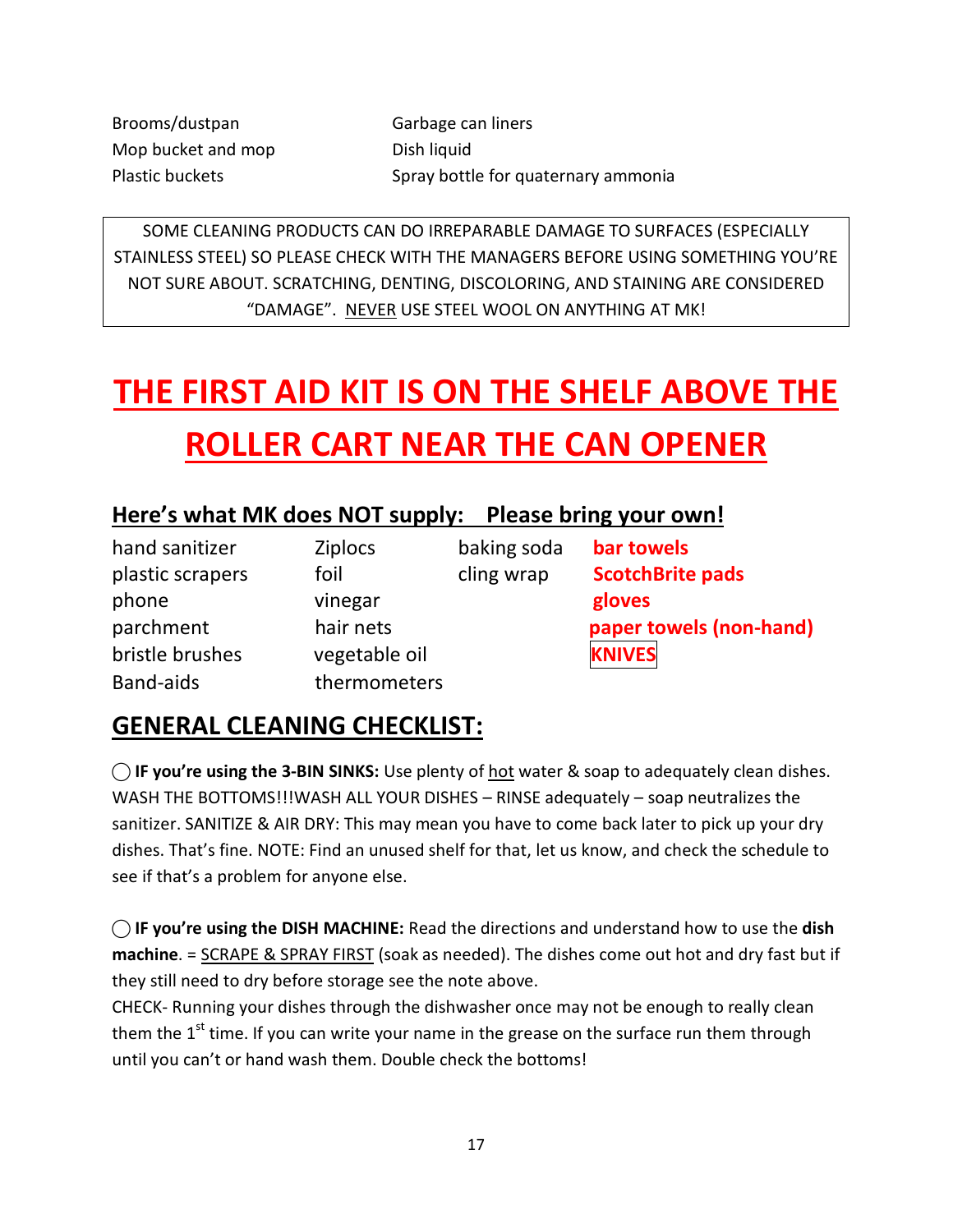**NOTE: DO NOT PUT LARGE FLAT THINGS (CUTTING BOARDS & SHEET TRAYS) through the Dish Machine!!!! They can get stuck and the machine will have to be taken apart by the Hobart repair crew. It will cost YOU more than \$250.** 

**⃝** WASH ALL WORK SURFACES with hot, soapy water. Rinse with fresh water. Sanitize.

**⃝** CLEAN drain screens in the SINKS and scrub out with Barkeepers Friend (NO steel wool!). Spray or wipe down with sanitizer. Clear food scraps from floor sinks and dispose of.

**⃝** CLEAN COLD CAST IRON STOVE TOPS (if used) of baked-on food. Use green ScotchBrite pads (yours) if needed then wipe down with a little vegetable oil (yours) to prevent rust. If any scraping needs to be done, use the appropriate implements.

 $\bigcirc$  WIPE OUT ALL FOOD DEBRIS FROM THE OVENS. Clean the inside to look like it did when you first opened it. If the racks need scrubbing, pull them out and use ScotchBrite pads (yours). NO metal please! Pull out the crumb tray under the burners and clean it.

**⃝** WIPE DOWN all splatters on the walls and windows with hot, soapy water, rinse, and sanitize.

**⃝** UN-PLUG ALL COUNTER-TOP EQUIPMENT and wash with a damp (NOT WET!) hot, soapy bar towel. Wipe with fresh water and sanitize. Keep water out of any electrical elements. Make sure you get all those crevices.

**⃝** WASH, RINSE, SANITIZE ALL ATTACHMENTS and parts to counter top equipment you used, especially the can opener and mixers.

 $\bigcirc$  CLOSE AND LOCK ALL WINDOWS. MAKE SURE the front door is closed and locked – even though you didn't use it.  $\odot$ 

**⃝** SWEEP the floor of any area you used (including Dish Pit and the hallway). Use one packet of cleaner for 2 gallons hot water for serious scrubbing (grease) or 4 gallons for damp mopping. The bucket is marked inside at 2 gallons levels. Then rinse the floor with fresh water. When done, rinse out the mop, wring it and hang it back up. Dump out the dirty water in the mop sink.

**⃝** PUT GARBAGE in the dumpster in the enclosure out by the alley. We get pick-up on Tuesdays. RECYCLE plastic & metal by rinsing, crushing, and putting it in the recycle Dumpster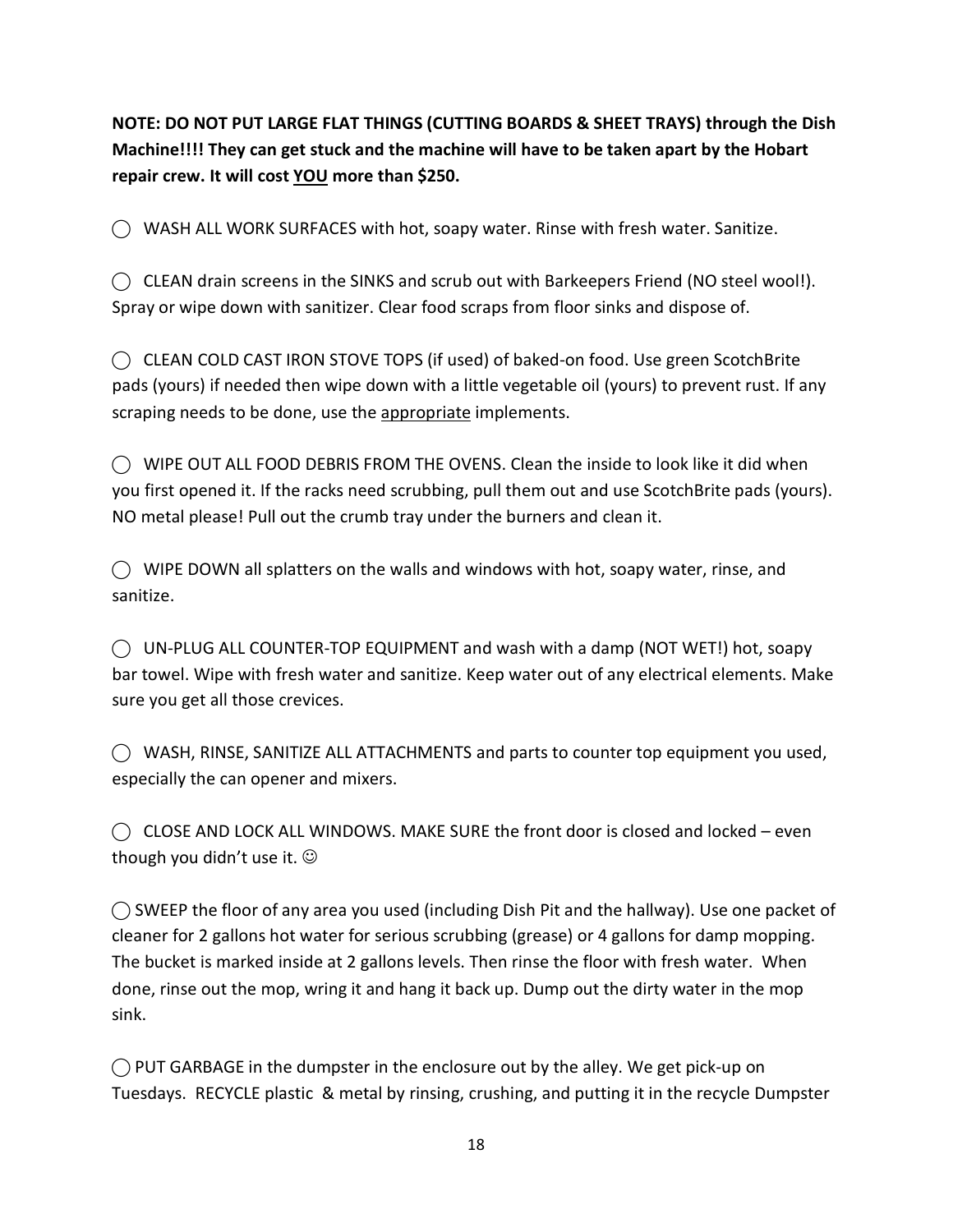outside behind the walk-in. RECYCLABLE PAPER & non-coated cardboard **gets flattened** and put in the recycle bin.

#### ⃝ **TURN OFF LIGHTS & MAKE SURE THE BACK DOOR LOCKS BEHIND YOU.**

**⃝** OTHER STUFF TO CHECK: Do you have your keys? Did you put the garbage in the dumpster? Have you checked you white drawer lately or the schedule? Did you leave anything in the fridge/freezer? Did you leave any item of clothing or equipment?

This cleaning information is laminated and available in each work space.

# **General Cooking Procedures & Safety**

The Missoula County Health Department standards for cooking times and temperatures must be maintained at all times. Make sure to bring a thermometer with you! All food handling standards for cold foods should be adhered to at all times.

All stationary equipment is to be used according to the manufacturers' recommendations (stoves, ovens, microwaves, etc). We have manuals and can answer specific questions – please ask. Any personal equipment brought into the kitchens must be pre-approved by the MCHD. Consider using non-cutting gloves when using the meat/cheese slicer or other sharp equipment.

#### **Allergens**

Moonlight Kitchens is used by multiple parties, sometimes at the same time. We are NOT a peanut, tree nut, gluten, egg or dairy-free environment. If you have issues with particular foods, please let us know before signing the rental contract so we can determine if our facility is right for you. Allergen information must be declared on your product label. Remember that proper sanitation of the MK work spaces and the equipment is vital in preventing food borne illness and allergic reactions.

#### **Personal Health Procedures**

We are committed to the health and well-being of all those who use our facilities as well as those who consume the products made here, so we cannot allow anyone with the following symptoms to work here: diarrhea, fever, vomiting, jaundice, sore throat with fever, or lesions on exposed body parts. Nor can we allow anyone with the following diagnosis to work in the facility: salmonellosis, shigellosis, Escherichia ecoli, Hepatitis A virus, or Norovirus. Also, we